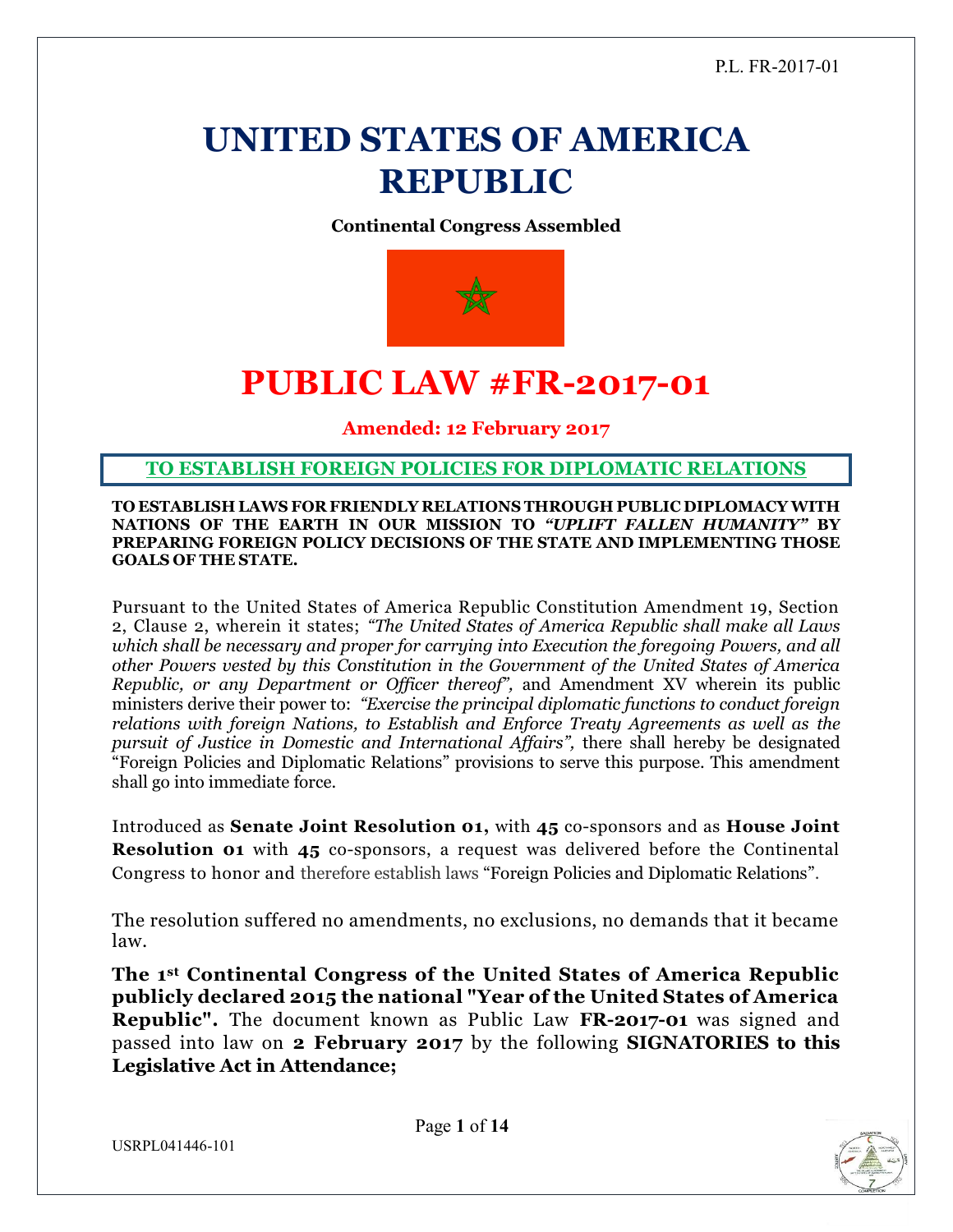#### P.L. FR-2017-01

- 1. President, Christopher-Cannon: Bey
- 2. Speaker of the House, Sharon-Green: El
- 3. USAR Secretary of State, Ross Woody Jr,: Bey
- 4. USAR Attorney General, K-Charles: Bey (abstain#1)
- 5. Chief Justice, Illinois, Romulus Dorsey: El (abstain #1)
- 6. Foreign Affairs Minister, Texas, Rafael-Vazquez: El
- 7. Recorder of Deeds, Illinois, Taiwuan-Smith: Bey
- 8. Governor, Arizona, Dexter-Johnson: Bey
- 9. Governor, California, G. Riller: El
- 10. Governor, Georgia, Mandel Williams: El
- 11. Governor, Louisiana, Eric Wannamaker: Bey
- 12. Governor, Maryland Altie Archer: Bey
- 13. Governor, Missouri, Floyd-Harris: Bey
- 14. Governor, Minnesota, Vicie-Williams: Bey
- 15. Governor, North Carolina, Nasir Ma'at: El
- 16. Governor, Ohio, Terry King: Bey
- 17. Governor, Virginia, Darnell Brown: Bey
- 18. Lieutenant Governor, Georgia, Timothy Jackson: El
- 19. Lieutenant Governor, North Carolina, Yisrael (Carol)-Murray: Bey
- 20. Lieutenant Governor, Ohio, Galen Carson: Bey
- 21. Lieutenant Governor Virginia, Rich Wilson: Bey
- 22. Assistant Governor, Georgia, Christopher Hill: Bey
- 23. Assistant Governor, Ohio, Anthony Hammond: Bey
- 24. Assistant Governor, North Carolina, Sean-Ikard: Bey
- 25. Secretary of State, California, Demeitric Mason: El
- 26. Secretary of State, Georgia, Maureen Willis: Bey
- 27. Secretary of State, Ontario, Al Drey: Bey (Canada)
- 28. Public Minister, Missouri, Linda Ann-Bashful: El
- 29. Public Minister, Missouri, Maurice-Reynolds: Bey
- 30. Public Minister, Florida, William L.-Salter III,: Bey
- 31. Public Minister, Steven Richards: Bey (Canada)
- 32. Representative, Colorado, Ajoa Nash-Conner: Bey
- 33. Senator, Colorado, Kakuyon: El
- 34. Senator/Liaison Georgia, Tara-Hill: Bey
- 35. Senator, Illinois, Clayton Ronald-Henderson: El
- 36. Senator, Michigan, George-Bond: Bey
- 37. Senator, North Carolina, Hope Ma'at El
- 38. Vicegerent Commissioner, Leslie-Atkins: El

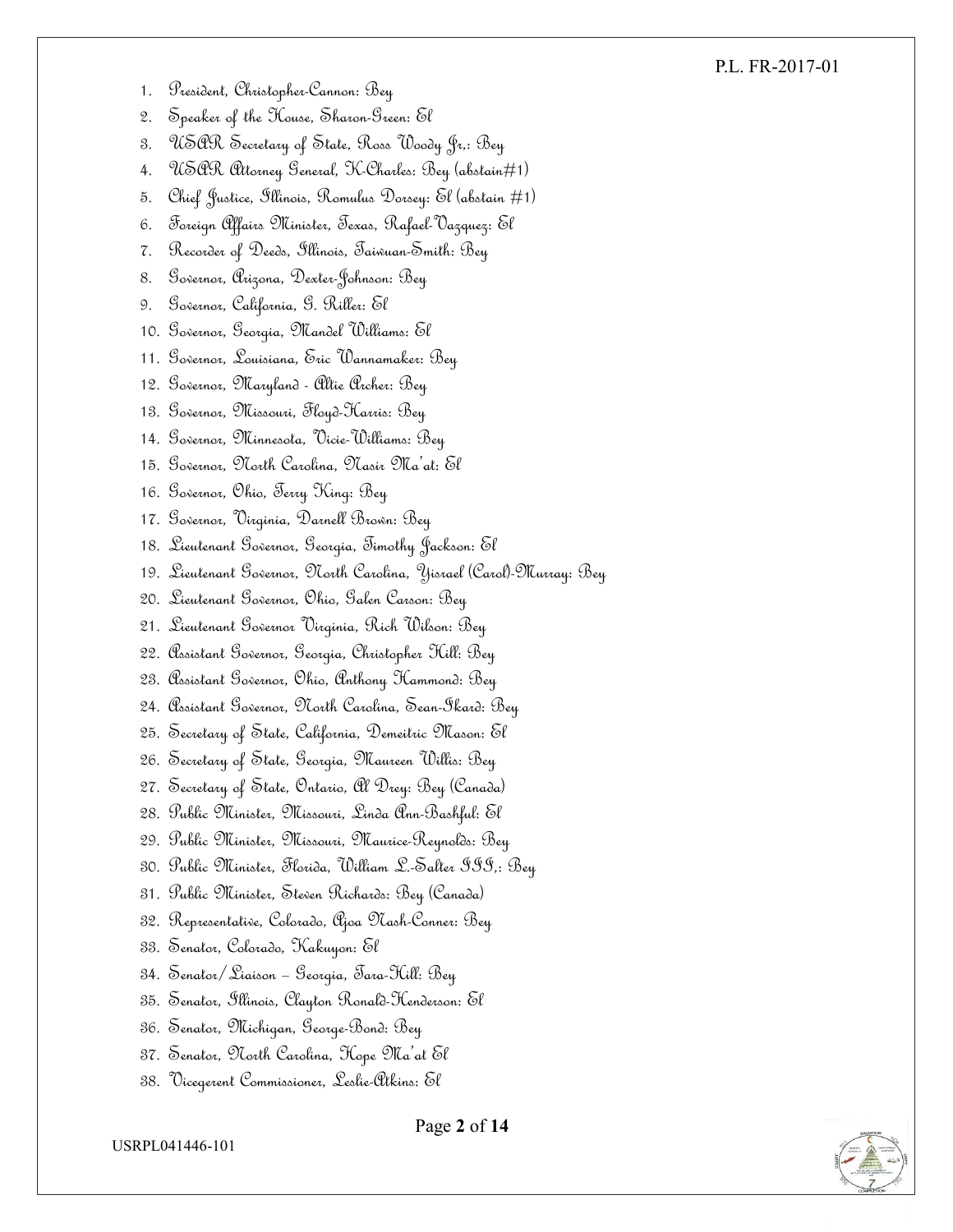#### P.L. FR-2017-01

- 39. Vicegerent Chief, Illinois, Saadiq: Bey
- 40. Vicegerent, Arizona, Jorge-Bravo: Bey
- 41. Vicegerent, California, Dadrian-Anderson: Bey
- 42. Vicegerent, Colorado, Evelyn-Gordon: Bey
- 43. Vicegerent, Georgia, Akil: Bey
- 44. Vicegerent, Michigan, Damon-Lewis: El
- 45. Vicegerent, Ohio, Andwele-Montgomery: Bey

It reads as follows:

#### **PUBLIC LAW FR-2017-01 on 2 February 2017**

#### **JOINT RESOLUTION**

#### **Authorizing and requesting the President**

**to proclaim and** establish laws for Foreign Relations for its Nationals and Citizens pursuant to the **Constitution** and **Laws** of the **United States of America Republic.**

**WHEREAS,** the United States of America Republic, being a perpetual corporation is an autonomous State government lawfully incorporated and chartered for the benefit and protection of "We The Moorish American People", by its Declaration, National Constitution and By-Laws, and aforementioned Articles;

**WHEREAS** the United States of America Republic's official language is the English language;

**WHEREAS** the Moorish American People have made a unique contribution in shaping the United States of America Republic as a distinctive and blessed nation of people and citizens;

**WHEREAS** the Moorish American People are a People of deeply-held religious convictions springing from the Holy Scriptures of the Holy Koran of the Moorish Science Temple of America and the Learning, Teachings and Truth of the Holy Prophet Noble Drew Ali. The Holy Prophet Noble Drew Ali led his People back to the Principles and standards of their ancient forefathers' Free National Principles and Standards;

**WHEREAS** the Principles of Love, Truth, Peace, Freedom and Justice inspired concepts of civil government that are contained in our Declaration of Independence and Constitution of the United States of America Republic;

**WHEREAS the Moorish American People,** are now in great comprehension that, as a Nation of People being Nationwide in scope to achieve peace as well as unity as a single harmonious Nation, there must be uniform Laws for the Nation. The **Constitution** and Laws of the **United States of America Republic are** "*the Rock on which our Republic rests";*

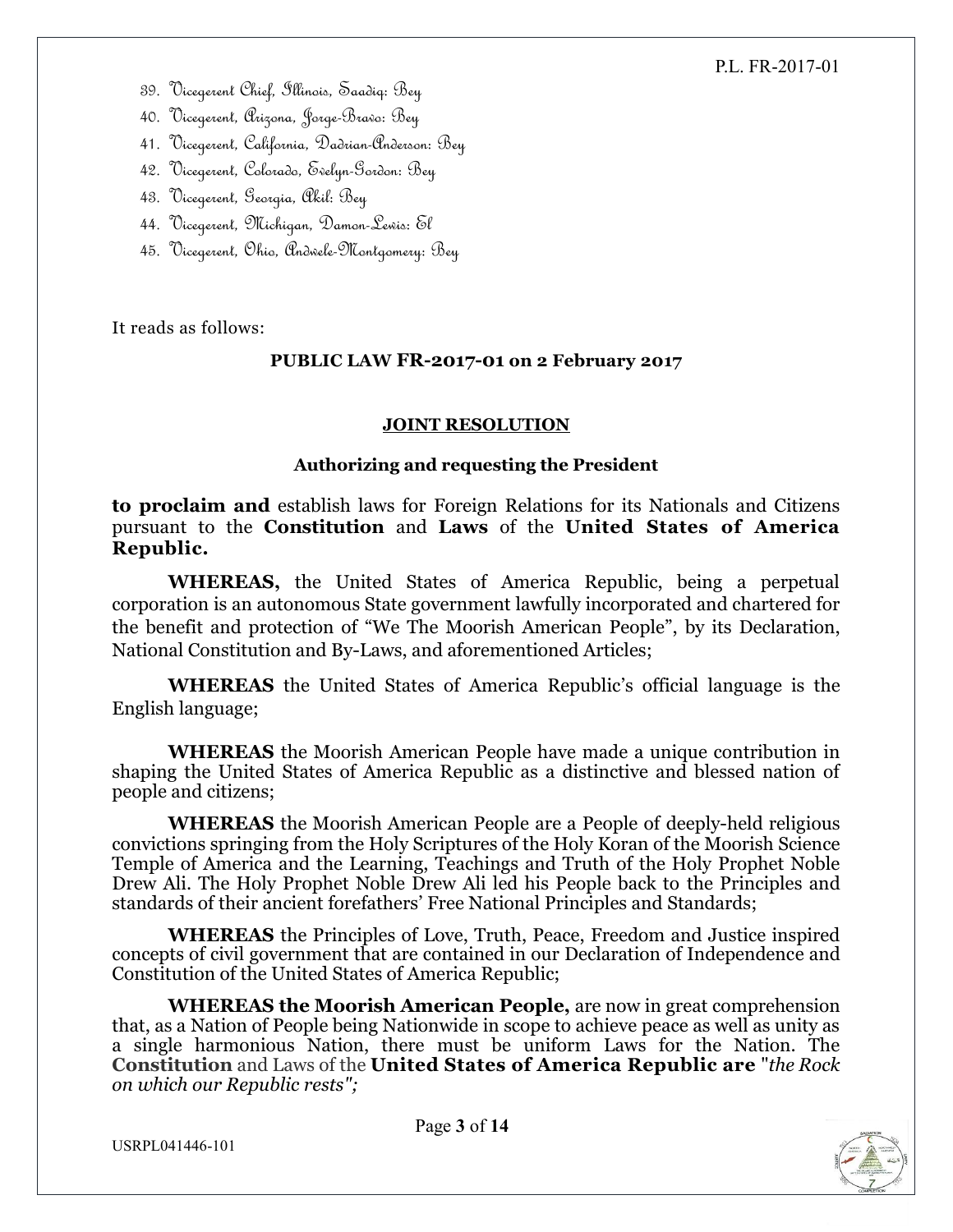**WHEREAS** the history of our Nation clearly illustrates the value of a Nation to be able to create and pass its own Laws are beneficial to a Society to Enforce the Laws of the Nation. This is not to remove or change **The Moorish American People** from voluntarily applying and extending the learning, teachings and truth of the Holy Koran of the Moorish Science Temple of America in the lives of individuals, families, or in their society as a nation of People;

**WHEREAS** this Nation now faces great challenges that will test this Nation as it has never been tested before; and

**WHEREAS** that renewing our knowledge of Law, Divine and National and having faith in Our Universal Creator through Holy Scriptures of the Holy Koran of the Moorish Science Temple of America, the Holy Bible and the Great Qu'ran of Mohammed as we honor all the divine Prophets Jesus, Mohammed, Buddha and Confucius. Therefore, the **Constitution and Laws of the United States of America Republic** and knowledge of the aforementioned Holy Scriptures can only strengthen our nation**.** I, President Christopher H- Cannon: Bey, therefore establish with the consent of the Continental Congress the provisions as the **Laws of the United States of America Republic**:

**NOW, [THEREFORE, be](http://therefore.be/)** it **Resolved** by the Continental Congress of the United States of America Republic in Continental Congress assembled, That the President is authorized and requested to designate the administration of said laws.

LEGISLATIVE HISTORY-PL.**FR-2017 Res.: 01** CONGRESSIONAL RECORD, Vol. **#(2017):**

**2 February 2017** considered and passed by the Continental Congress.

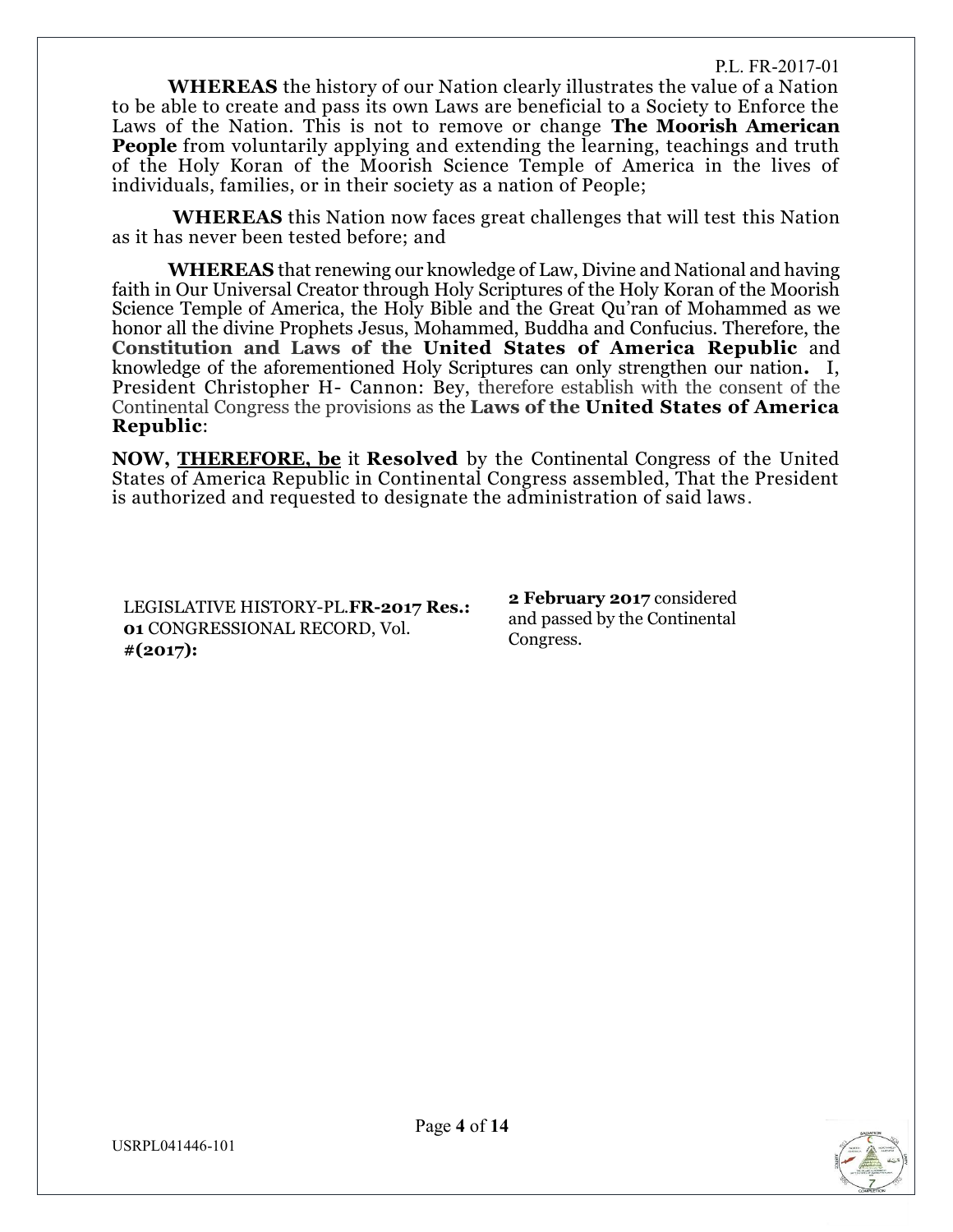# **PUBLIC LAW #FR-2017-01**

## **"FOREIGN POLICIES AND DIPLOMATIC RELATIONS"**

#### **CHAPTER 1**

#### **SECTION 1. AUTHORITY TO CONDUCT FOREIGN RELATIONS**

The constitution vests in the president the power to make treaties and appoint ambassadors, other public ministers, and consuls, by and with the advice and consent of the senate. By derivation from these constitutional provisions, the president exercises primary authority and responsibility for the formulation and execution of foreign policy.

#### **SECTION 2. DIPLOMACY**

Diplomacy is a dependent variable of "foreign policy" and attempts to manage the goals of foreign policy.

Diplomacy is basically an inter-subjective interaction and **the state**, and the [IGOs (International Governmental Organizations)] cannot speak, thereby requiring diplomatic personnel be designated for this purpose. It is the duty of the United States of America Republic, a peace-keeping nation-state, to appoint diplomats, and to notify other nations for accreditation of its ambassadors.

#### **(a) DIPLOMATIC MISSION - ARTICLE 3 (VIENNA CONVENTION ON DIPLOMATIC RELATIONS-1963)**

1. The functions of a diplomatic mission consist inter alia in :

(A)representing the sending State in the receiving State;

- (B)protecting in the receiving State the interests of the sending State and of its nationals, within the limits permitted by international law;
- (C)negotiating with the Government of the receiving State;
- (D)ascertaining by all lawful means conditions and developments in the receiving State, and reporting thereon to the Government of the sending State;
- (E)promoting friendly relations between the sending State and the receiving State, and developing their economic, cultural and scientific relations.
- 2. Nothing in the present Convention shall be construed as preventing the performance of consular functions by a diplomatic mission.



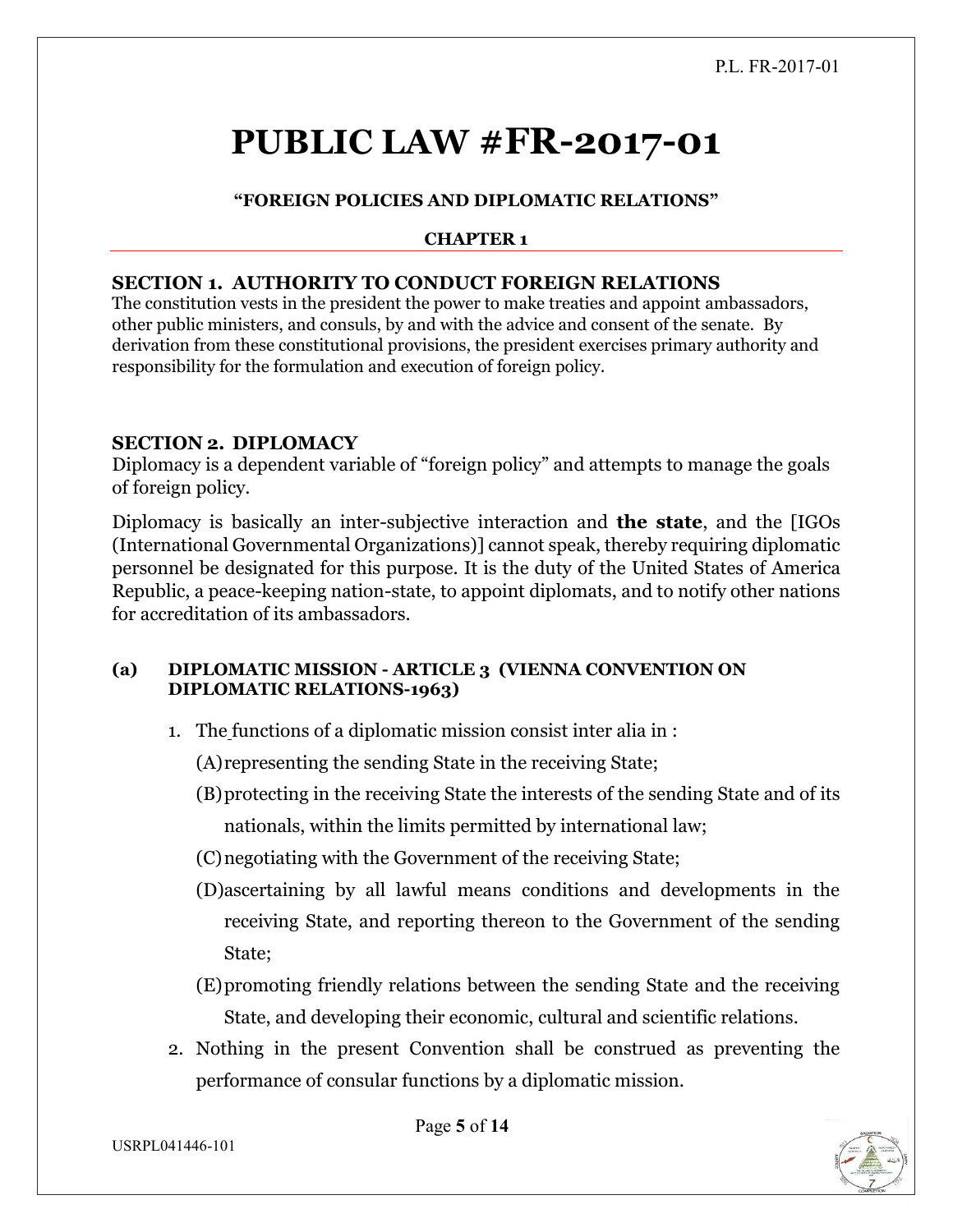#### **(b) DIPLOMATIC AGENTS**

## Diplomats receive their instructions from governments, but they do not represent governments, but states.

Diplomats do not only talk to official agents of the host state but to a variety of people and organizations, i.e., representatives of political parties, trade unions, churches, universities, business, and a wide array of the civil society. The intention is mostly to gather information and develop a network of people inclined to cooperate with the mission.

## **(c) HEADS OF MISSION ARE DIVIDED INTO THREE CLASSES:**

- **(1) ambassadors** or nuncios accredited to Heads of State, and other heads of mission of equivalent rank;
- **(2) envoys, ministers** and internuncios accredited to Heads of State;
- **(3) "chargés d'affaires"** accredited to Ministers for Foreign Affairs.
- \* Except as concerns precedence and etiquette, there shall be no differentiation between heads of mission by reason of their class.

## **SECTION 3. RELATIONSHIP BETWEEN FOREIGN MINISTRY AND DIPLOMATIC MISSION**

In the relationship between the **foreign ministry** and the **diplomatic mission**, the difference between foreign policy and diplomacy mission is,

- **the foreign ministry decides about the goals,** and
- the diplomatic mission gets into direct contact with the authorities of the foreign country.

The foreign ministry of the sending country, for example, decides that it will work for a wide membership of a treaty and instructs its embassies in various receiving countries to make interventions to persuade these countries to join the treaty. The embassies then get



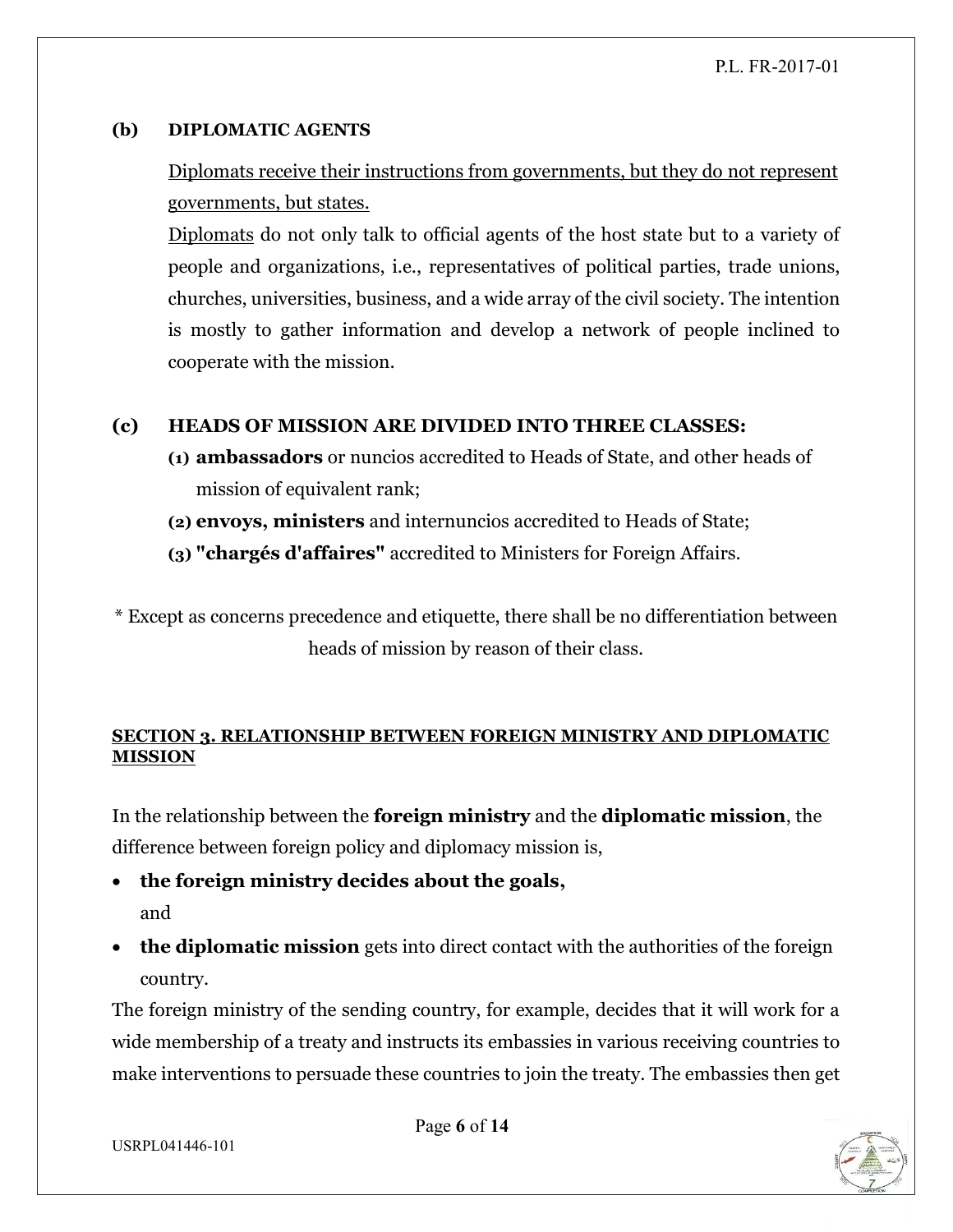P.L. FR-2017-01 into direct contact with the authorities of their host countries. Even if the ministry gives detailed instructions how to carry out the interventions it does not venture into diplomacy since these instructions are of an internal nature.

Sometimes, diplomatic missions suggest to their foreign ministries how to react to changes in the host countries and thus contribute to shaping foreign policy. Whether a government follows its embassy's suggestions depends on the circumstances. One should think that an embassy's proposals that are based on an assessment of the situation in the host country have a good chance to be accepted. The foreign ministry decides about the goals and the diplomatic mission gets into direct contact with the authorities of the foreign country.

## **SECTION 4. NEGOTIATIONS**

An important part of diplomatic activities are negotiations, a special form of communication. Negotiating means trying to reach an understanding by discussion. Sometimes the understanding takes the form of an agreement…that is a treaty in writing. It is easy to reach an understanding if the national interests of the partners overlap. In this case, the diplomat performs the traditional role of trying to balance the interests of states. The diplomat's aim of protecting his country's interests is realized by cooperation, by trying to avoid clashes between the diverging interests, and by intervening, if violations occur.

## **SECTION 5. ASSESSMENT CAPABILITY**

Observing the developments in a host country or an IGO and reporting about them facilitate the understanding and thus create favorable terms for a dialogue. Diplomats face competition by the press, press agencies, radio, television, and the World Wide Web. However, the diplomat is needed to assess the relevance of the information with regard to his country's and the host country's foreign policy. That is, the diplomat is needed for "proper contextualization". Sometimes his evaluation will not reach home quickly enough.



USRPL041446-101

Page **7** of **14**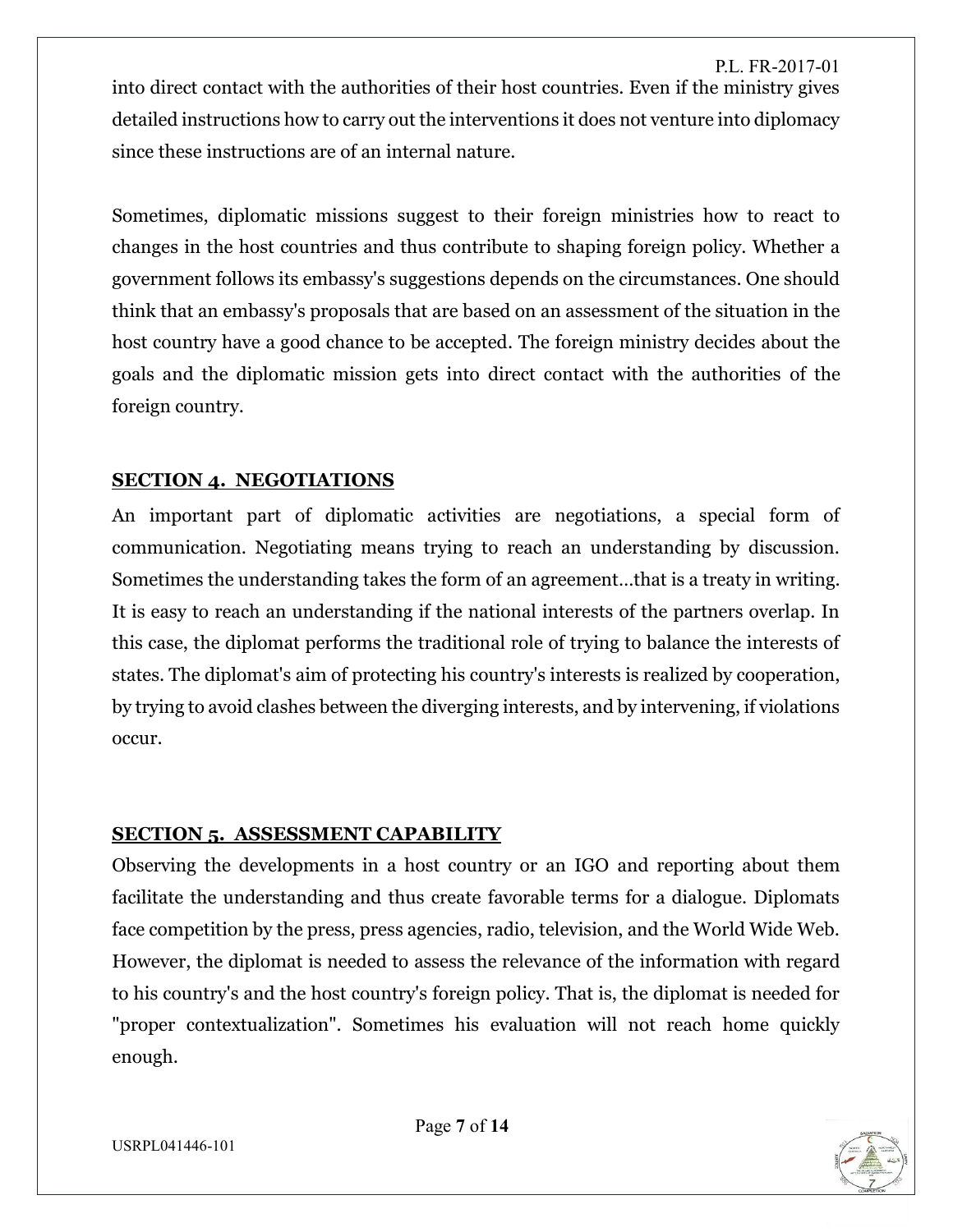P.L. FR-2017-01 The diplomat's judgment is also needed to assess the validity of his interlocutor's statements. Reports of diplomatic missions regularly contain a section in which the validity of the information is assessed, The cultural policy of diplomatic missions also aims at improving the mutual understanding. The preponderance of economic issues in international relations has often led to a shift from a political dialogue to an economic one.

## **SECTION 6. AUTHORITIES – LAWS**

Diplomacy is based on an established body of rules and practices for communication. Diplomats may use only lawful means, have to **respect the laws and regulations of the host country**, and are prohibited from interfering in the internal affairs of that country. The host country also has obligations towards foreign diplomats. A meaningful communication is only possible if the diplomat is free from harassment. In order that they can perform their functions diplomats enjoy inviolability.

Some of the rules for diplomacy and diplomats have been laid down by **international treaties.** At the center of these regulations are those concerning the **status of diplomatic missions and diplomats** that is their protection, inviolability, immunities, and freedom of communication. Different treaties are in force for different categories of missions and diplomats, particularly for bilateral missions, consulates, special missions, permanent missions to IGOs, the international civil service, and external missions of IGOs. The rules contained in these treaties differ according to the functions of the missions and diplomats in question.

## **Vienna Convention on Diplomatic Relations 1963**

#### **Article 10 Notification**

- 1. The Ministry for Foreign Affairs of the receiving State, or such other ministry as may be agreed, shall be notified of:
	- A. the appointment of members of the mission, their arrival and their final departure or the termination of their functions with the mission;

Page **8** of **14**



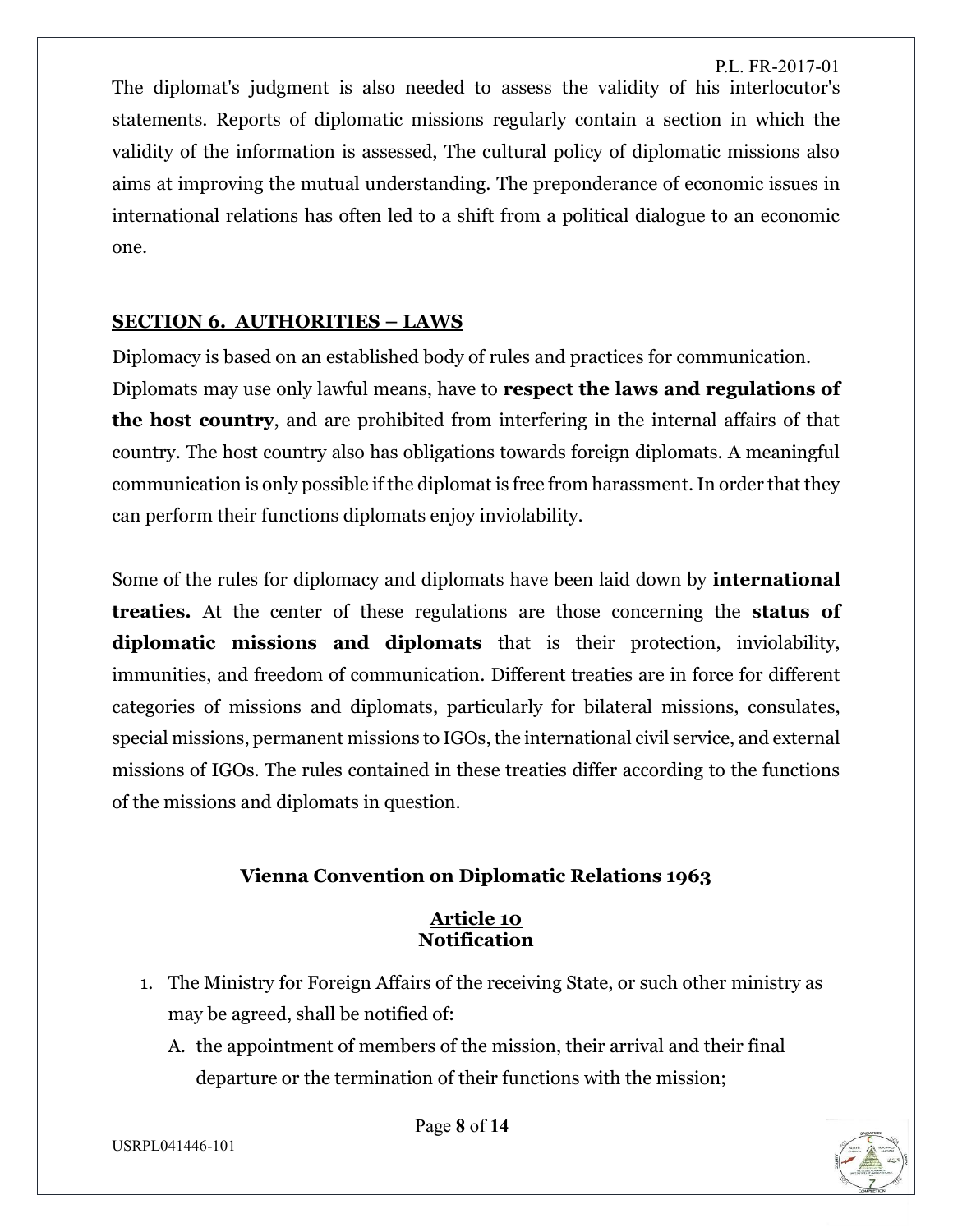- B. the arrival and final departure of a person belonging to the family of a member of the mission and, where appropriate, the fact that a person becomes or ceases to be a member of the family of a member of the mission;
- C. the arrival and final departure of private servants in the employ of persons referred to in sub-paragraph (a) of this paragraph and, where appropriate, the fact that they are leaving the employ of such persons;
- D. the engagement and discharge of persons resident in the receiving State as members of the mission or private servants entitled to privileges and immunities.
- 2. Where possible, prior notification of arrival and final departure shall also be given.

#### **Article 12 Express Consent of Receiving State**

The sending State may not, without the prior express consent of the receiving State, establish offices forming part of the mission in localities other than those in which the mission itself is established.

#### **Article 13 Credentials Presented to Ministry of Foreign Affairs**

- 1. The head of the mission is considered as having taken up his functions in the receiving State either when he has presented his credentials of when he has notified his arrival and a true copy of his credentials has been presented to the Ministry for Foreign Affairs of the receiving State, or such other ministry as may be agreed, in accordance with the practice prevailing in the receiving State which shall be applied in a uniform manner.
- 2. The order of presentation of credentials or of a true copy thereof will be determined by the date and time of the arrival of the head of the mission.

#### **Article 14 Heads of Mission**

1. Heads of mission are divided into three classes, namely:

Page **9** of **14**



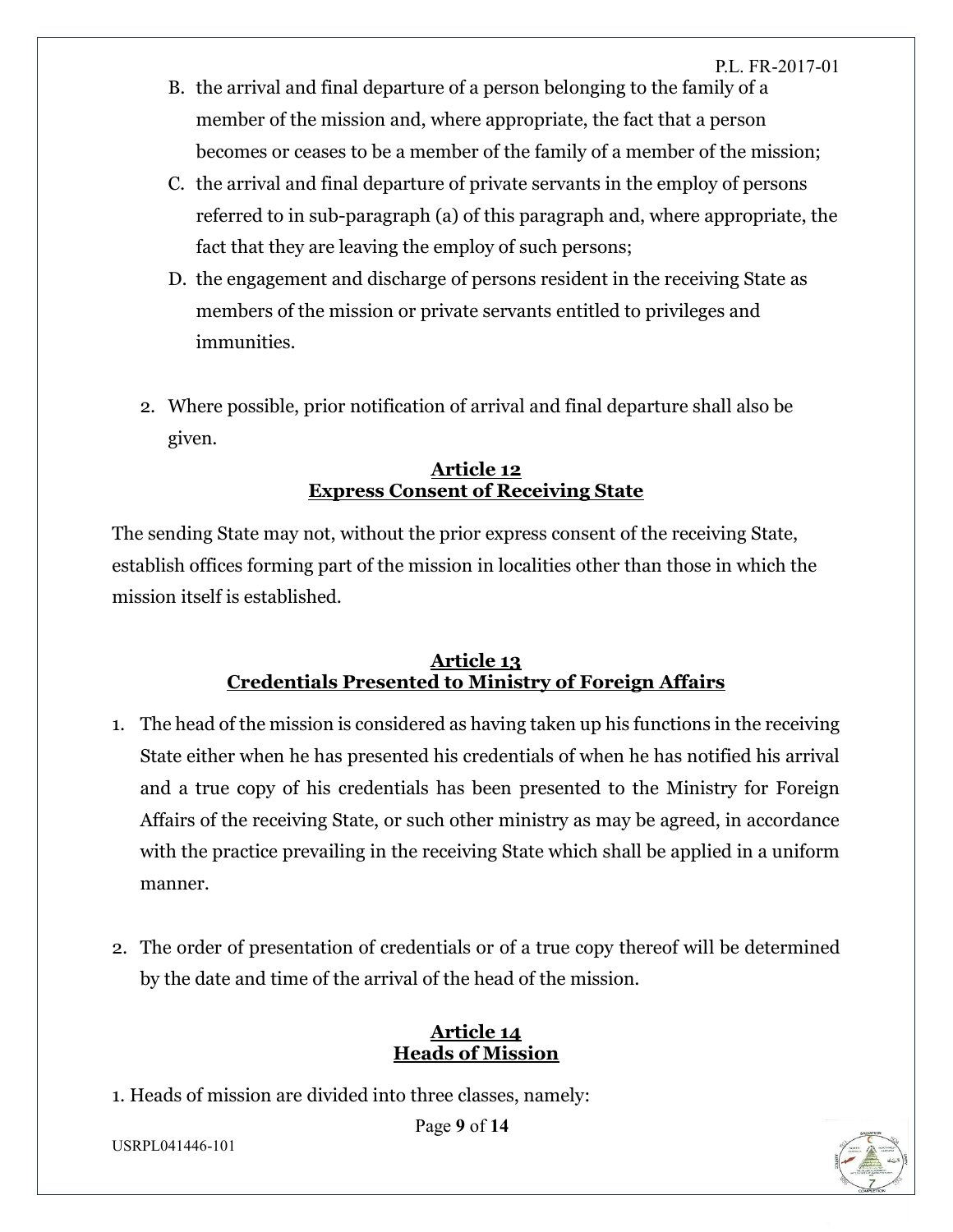- A. that of ambassadors or nuncios accredited to Heads of State, and other heads of mission of equivalent rank;
- B. that of envoys, ministers and internuncios accredited to Heads of State;
- C. that of "chargés d'affaires" accredited to Ministers for Foreign Affairs.

2. Except as concerns precedence and etiquette, there shall be no differentiation between heads of mission by reason of their class.

## **Article 15 Agreement on Class**

The class to which the heads of their missions are to be assigned shall be agreed between States.

## **Article 17 Precedence Notification**

The precedence of the members of the diplomatic staff of the mission shall be notified by the head of the mission to the Ministry for Foreign Affairs or such other ministry as may be agreed.

## **Article 18 Reception**

The procedure to be observed in each State for the reception of heads of mission shall be uniform in respect of each class.

## **Article 19 Vacancies**

- 1. If the post of head of the mission is vacant, or if the head of the mission is unable to perform his functions, a "chargé d'affaires" ad interim shall act provisionally as head of the mission. The name of the "chargé d'affaires" ad interim shall be notified, either by the head of the mission or, in case he is unable to do so, by the Ministry for Foreign Affairs of the sending State to the Ministry for Foreign Affairs of the receiving State or such other ministry as may be agreed.
- 2. In cases where no member of the diplomatic staff of the mission is present in the receiving State, a member of the administrative and technical staff may, with the consent of the receiving State, be designated by the sending State to be in charge of

Page **10** of **14**

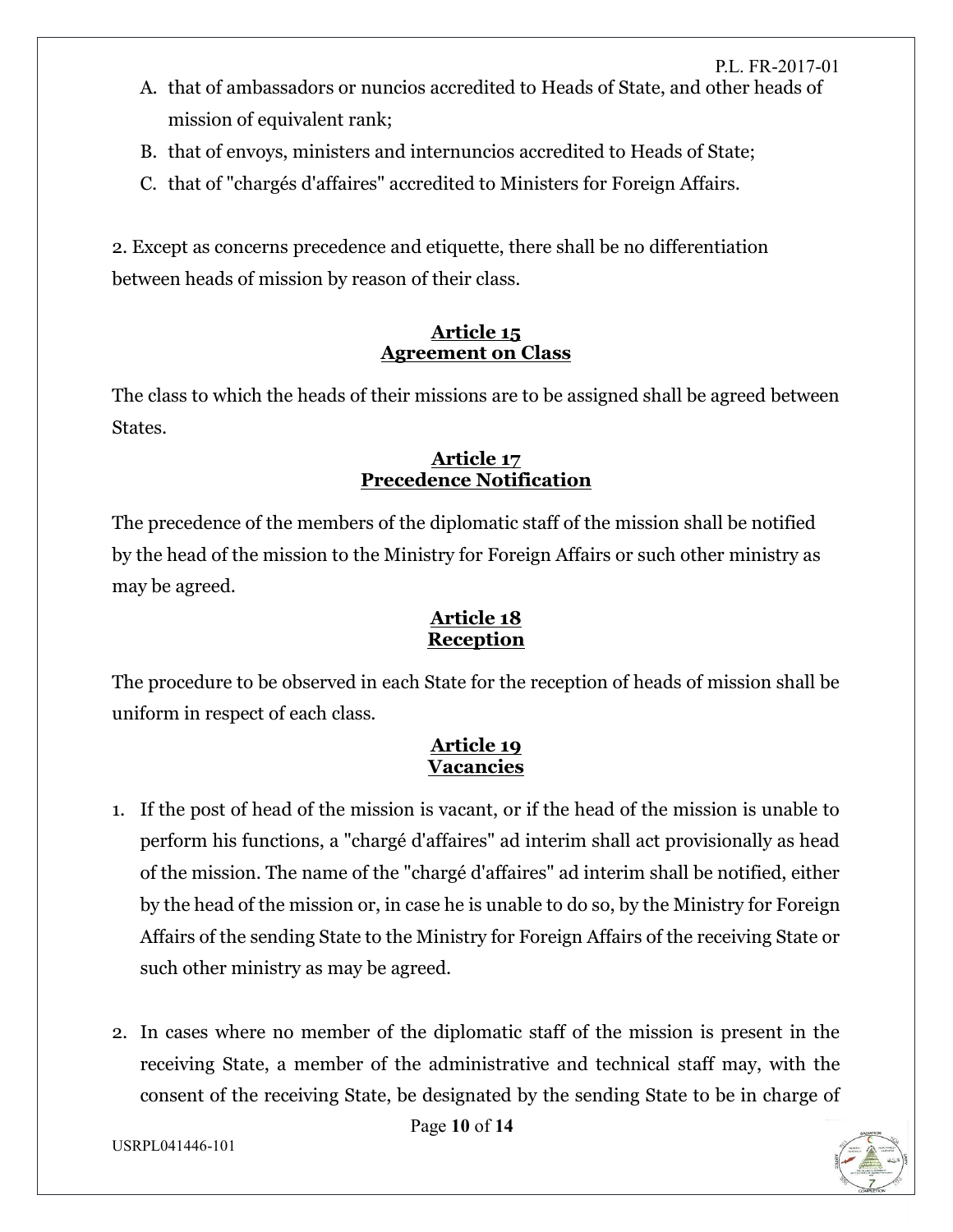the current administrative affairs of the mission.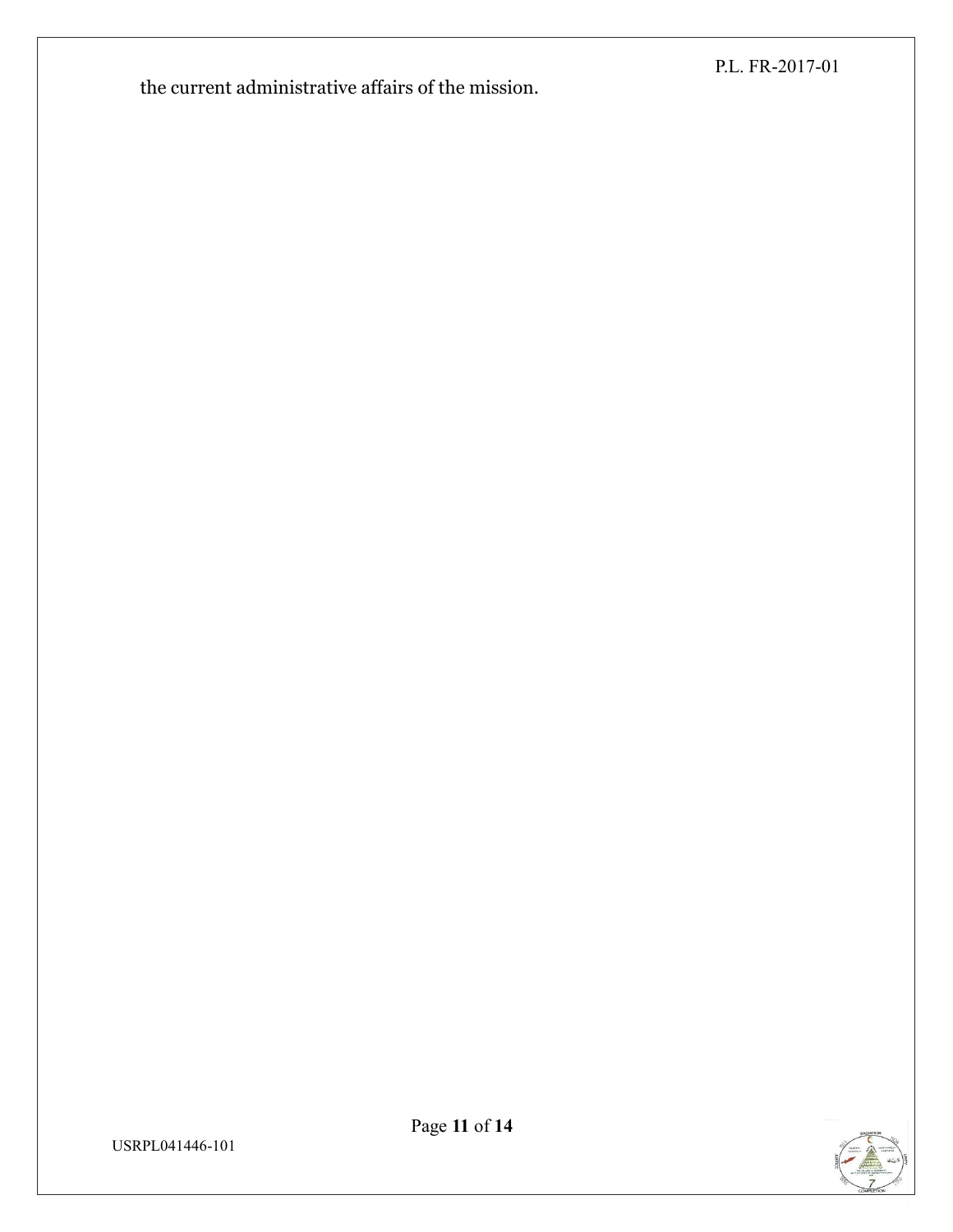#### **SECTION 7. ORGANIZATIONAL CHART**

The official organization chart of the Department can be found on the U.S.A.R. Department of State website.

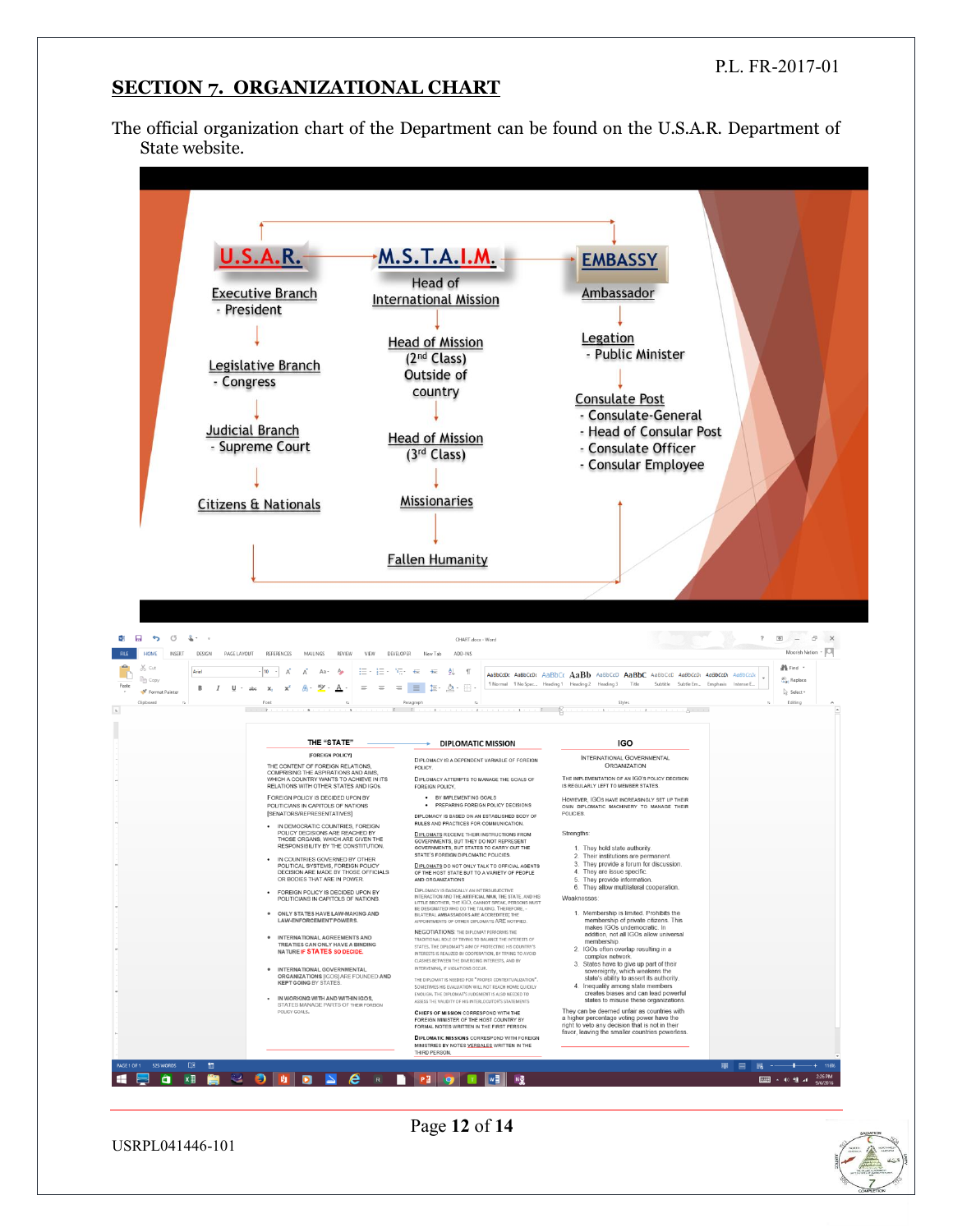#### **SECTION 8. DEPARTMENT OF STATE**

Within the Executive Branch of U.S.A.R., the U.S.A.R. Department of State assists the President, by and through the U.S.A.R. Secretary of State (hereinafter Secretary of State), for the formulation and execution of foreign policy and relations of the United States of America Republic.

The Secretary of State shall perform such duties as shall from time to time be enjoined on or entrusted to him by the President relative to correspondences, commissions, or instructions to or with public ministers or consuls from the United States, or to negotiations with public ministers from foreign states or princes, or to memorials or other applications from foreign public ministers or other foreigners, or to such other matters respecting foreign affairs as the President of the United States shall assign to the Department, and he shall conduct the business of the Department in such manner as the President shall direct.

#### **(1) AUTHORITY of U.S.A.R. SECRETARY OF STATE**

- a. The U.S.A.R. Secretary of State's basic authority derives from the provisions of the U.S.A.R. Constitution that vest in the President the authority to conduct foreign affairs. The U.S.A.R. Secretary of State is the President's principal "Foreign Policy Advisor" and is responsible for:
	- (i) The Formulation of Foreign Policy and

(ii) The Execution of Approved Policy including performing such duties as shall from time to time be enjoined on or intrusted to him by the President relative to:

- correspondences, commissions, or instructions to, or
- with public ministers from the United States of America Republic, or
- to negotiations with public ministers from foreign states or princes, or
- to memorials or other applications from foreign public ministers or other foreigners, or
- to such other matters respecting foreign affairs as the President of the United States of America Republic shall assign to the Department, and he shall conduct the business of the U.S.A.R. Department of State in such manner as the President shall direct.
- b. The Secretary exercises authorities under its Constitution and under numerous U.S.A.R. laws.
- c. In addition, the authorities of the U.S.A.R. Secretary of State include authority to administer the Department and the Foreign Service under U.S.A.R. Laws.

#### **(2) FOREIGN POLICY**

a. The Task Force for Foreign Policy will:

- (i) Ensure that important foreign policy issues requiring interagency attention receive full, prompt, and systematic consideration;
- (ii) Deal with interdepartmental matters raised by any member or referred to it by subordinate interagency groups, or, if such matters require higher-level consideration, report them to the Secretary of State for decision or referral.
- (iii) Ensure a proper selectivity of the foreign policy/foreign affairs areas and issues to which the United States of America Republic applies its efforts;

Page **13** of **14**